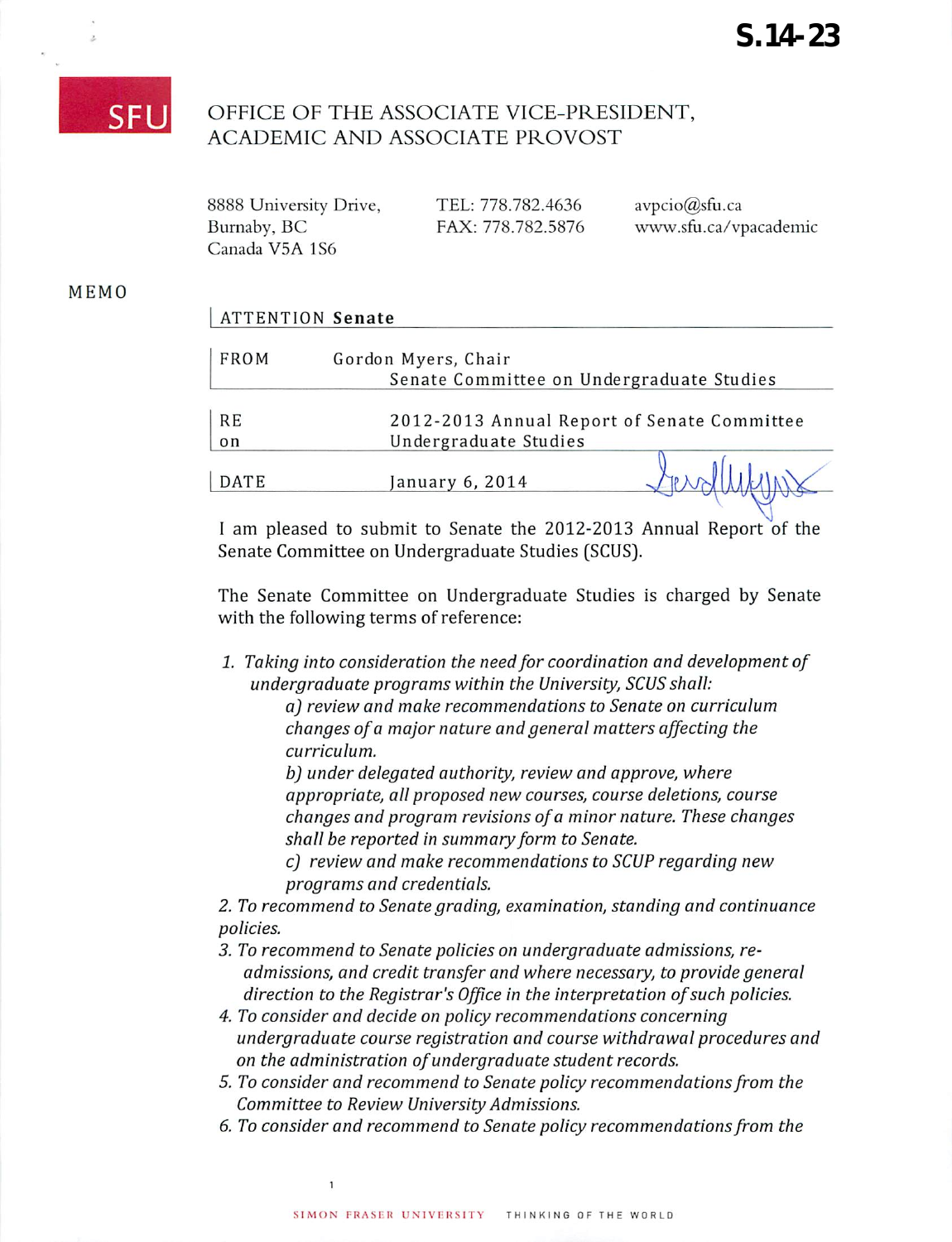*Diverse Qualifications Adjudication Committee.*

*7. To consider and recommend to Senate policy recommendations regarding the WQB requirements.*

*This report covers the period September 1, 2012 to August 31, 2013 during which SCUS held 11 meetings.*

*SCUS reviewed, recommended, approved and submitted to SCUP and Senate curriculum changes related to the addition, deletion and modification of programs and courses, as well as revisions of relevant regulations.*

*Programs and Policies reviewed*

 $\pmb{\cdot}$ 

*Learning Outcomes and Assessment Draft Report Review Post-Secondary Transfer and Internal Transfer Applicants mathematics admission changes Deletion ofthe Collaboration Stream with the Music BFA Program title change for Major in Art and Culture to a Major in Visual Culture and Performance Studies Name Change for Extended Minor in French to the Extended Minor in French Studies Suspension ofAdmission/Termination ofthe Joint Major in Anthropology and Art and Culture Studies Suspension ofAdmission/Termination ofthe Joint Major in Sociology and Art and Culture Studies Creation ofthe MSE acronym for the School of Mechatronic Systems Engineering Addition ofthe Accounting Concentration to the Major Program in the Beedie School of Business Name change to the Corporate Social Responsibility Certificate Program to Corporate Environmental and Social Sustainability Certificate Suspension ofAdmission/Termination ofthe Explorations Certificate Deletion ofthe Police Studies Concentration Suspension ofAdmission/Termination ofthe Joint Major and Joint Honours in Computing Science and Philosophy Creation ofthe EAS acronym for English for Academic Success Suspension ofAdmission to the Multimedia Computing Specialist Major Approval of exemption from WQB requirements for second-degree students Approval of change to course withdrawal notation timing Approval ofrevisions to the Withdrawal for Extenuating Circumstances Guidelines and Procedures Reviewed the Report ofthe Online Education Working Group Approval ofrevisions to the Undergraduate Enrollment Policy Creation ofthe BPKacronym for the Department of Biomedical Physiology and Kinesiology*